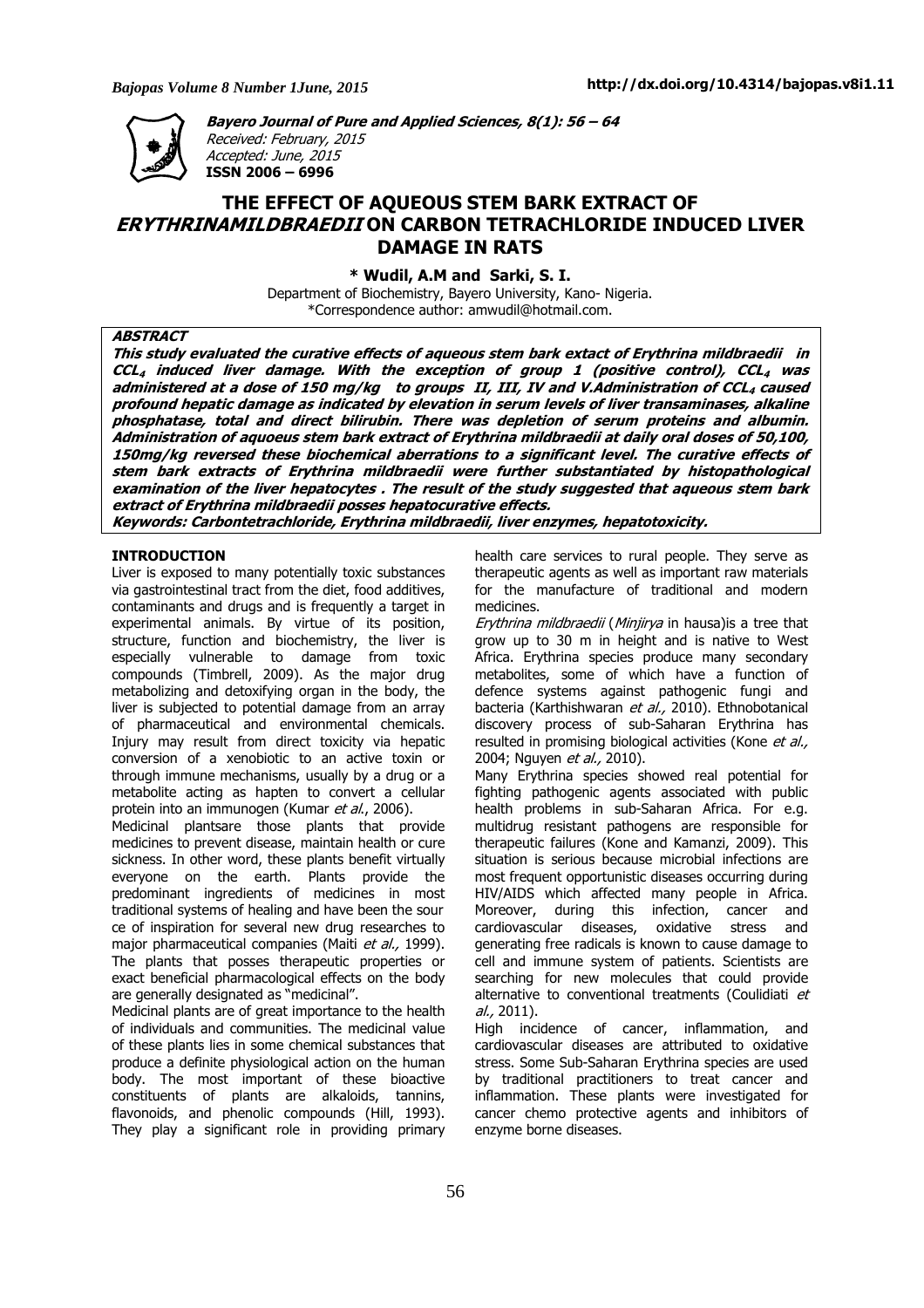#### *Bajopas Volume 8 Number 1June, 2015*

 The studies were carried out on enzymes such as phospholipase C gamma 1,diacylglycerol acyltransferase (DGAT),protein tyrosin phosphatase 1 B(PTB 1B), ERK kinase,5-lipooxygenase and 15 lipooxygenase. Inhibitors of these enzymes are proposed in the therapy of obesity, type 2 diabetes and cancer. Ethylacetate extract of Erythrina mildbraedii stem bark inhibited PTB 1B (Na et al., 2006; Jang et al., 2008). Erythrina mildbraedii extract showed anti-inflammatory activity and radical scavenging activity in 1, 1-Diphenyl-2-picrylhydrazyl (DPPH) assay (Njamen et al., 2003).

Carbon Tetrachloride once used extensively in dry cleaning and even as an anesthetic is primarily hepatotoxic, causing two different types of pathological effect. Its toxicity has been studied both from the biochemical and pathological viewpoints, and therefore the data available provide particular insight into mechanisms of toxicity. Carbon tetrachloride is a simple molecule which, when administered to a variety of species, causes centrilobular hepatic necrosis (zone 3) and fatty liver. It is a very lipid-soluble compound and is consequently well distributed throughout the body, but despite this, its major toxic effect is on the liver, irrespective of the route of administration (Timbrell, 2009). It is a classic example of a chemical activated by cytochrome P450 to form a highly reactive free radical. First, CCl<sub>4</sub> is converted to the trichloromethyl radical (CCl<sub>3</sub><sup>·</sup>) and then to the trichloromethylperoxy radical (CCl<sub>3</sub>O<sub>2</sub>). Such radicals are highly reactive and generally have a small radius of action. For this reason the necrosis induced by  $CCl<sub>4</sub>$  is most severe in the centrilobular liver cells that contain the highest concentration of the  $P_{450}$  isozyme responsible for CCl<sub>4</sub> activation. Typically free radicals may participate in a number of events, such as covalent binding to lipids, proteins, or nucleotides as well as lipid peroxidation.is now thought that CCI<sub>3</sub>, which forms relatively stable adducts, is responsible for covalent binding to macromolecules, and the more reactive  $CCI<sub>3</sub>O<sub>2</sub>$ ., which is formed when  $CCI<sub>3</sub>$  reacts with oxygen, is the prime initiator of lipid peroxidation (Hodgson, 2010).The research work was carried out to evaluate the effect of aqueous stem bark extract of Erythrina mildbraedii on carbon tetrachloride induced hepatotoxicity in rats.

# **MATERIALS AND METHODS**

#### **Plant identification and Collection**

Erithrina mildbraedii stem bark was collected from Song local Government Area of Adamawa State. It was identified and authenticated by a Botanist at the Botany unit of the Faculty of Science, Bayero University Kano, Nigeria

#### **Extraction of Plant Materials**

The stem bark of the plant collected was carefully washed in clean water, and then dried at room temperature. They were pulverized to coarse powder and distilled water (500  $\text{cm}^3$ ) was added to 100g of the powdered stem bark in a conical flask. The content of the flask was then shaken and the top was covered with aluminium foil and kept for 48 hours. The extract was then obtained by filtration using whatman No 1filter paper. The filtrate was dreid and then reconstituted for administration.

#### **Experimental Animals**

Twenty four (24) white albino rats (weighing 160 to250g) were purchased from the Animal Room of the Biological Sciences Department, Bayero University,Kano. The rats were maintained under standard laboratory conditions and were allowed free access to both food and water throughout the period of the experiment.

The volume ( $\text{cm}^3$ ) of the stem bark aqueous extract given to each rat was determined by its weight and required dose as follows:

Volume administered  $\text{(cm}^3\text{)}$  =

weight of rat (kg) X Required dose (mg/kg) Concentration of the extract (mg/  $\text{cm}^3$ )

#### **Experimental Design**

Twenty four (24) experimental rats were divided into eight groups of three (3) rats each. Liver toxicity was induced in groups II – VIII using  $CCI<sub>4</sub>$  according to Alhassan et al., (2009).

Group I: normal rats (No extract, no CCl<sub>4</sub> administered)

Group II: CCl<sub>4</sub> administered no extract (Test Control)

> Group III: were administered with aqueous stem bark extract of Erithrina mildbraedii

 (Dose; 50 mg/kg orally. Once daily for two weeks).

Group IV: were administered with aqueous stem bark extract of Erithrina mildbraedii

 (Dose; 100 mg/kg orally. Once daily for two weeks).

Group V: were administered with aqueous stem bark extract of Erithrina mildbraedii

 (Dose; 150mg/kg orally, once daily for two weeks).

Group VI: were administered with aqueous stem bark extract of Erithrina mildbraedii

 (Dose; 50mg/kg orally, once daily for four weeks).

Group VII: were administered with aqueous stem bark extract of *Erithrina mildbraedii* 

 (Dose; 100mg/kg orally, once daily for four weeks).

Group VIII: were administered with aqueous stem bark extract of Erithrina mildbraedii

 (Dose; 150mg/kg orally, once daily for four weeks)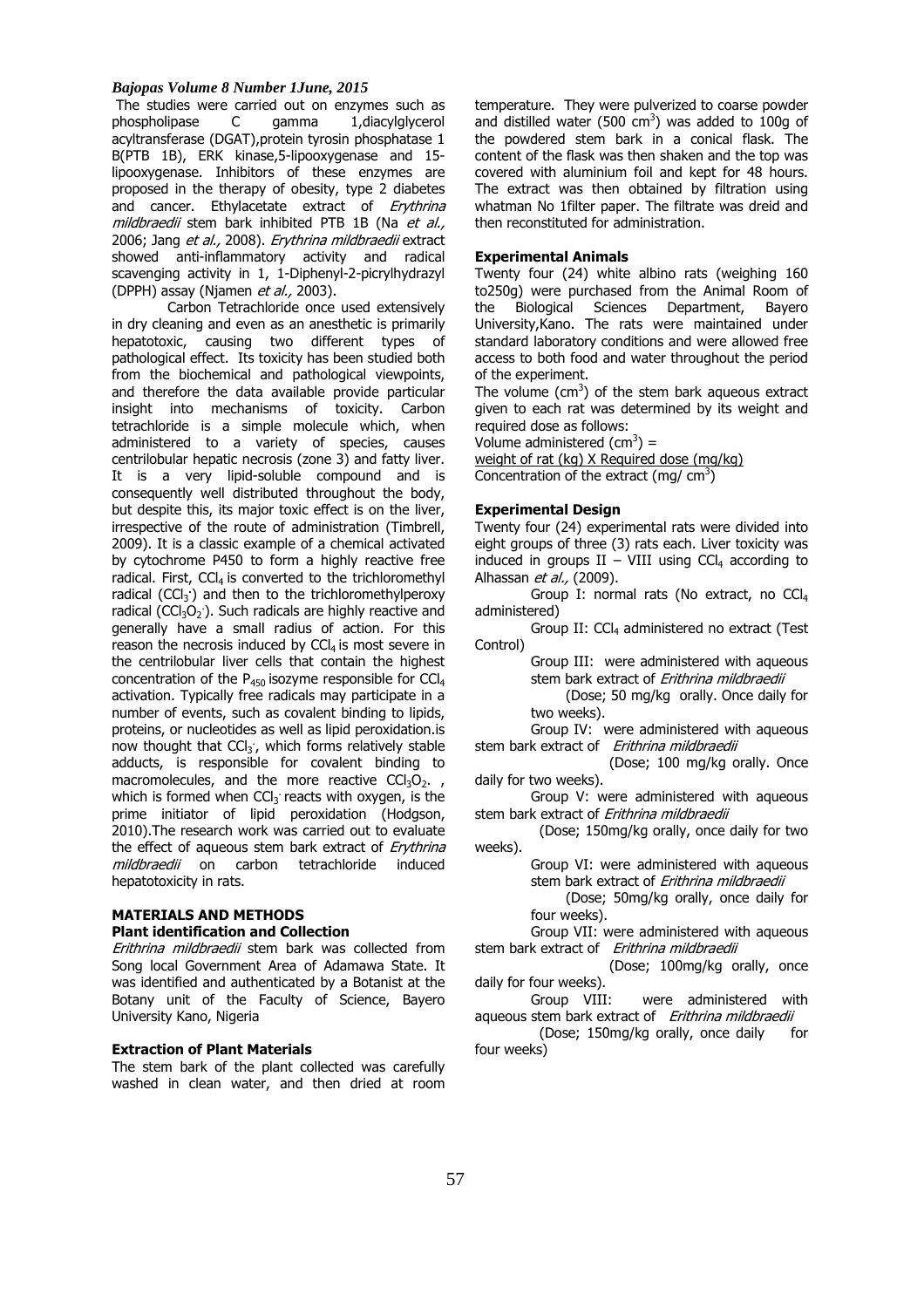#### **Blood and Tissue Samples Collection**

Rats in groups I and II were sacrificed after 48hrs of CCl4 administration to confirm lipid peroxidation and liver damage. Groups III- V were sacrificed after two weeks of extract administration, while groups VI- VIII were sacrificed after 4 weeks of extract administration. The liver from both control and test animals were excised, sliced and fixed in 10% formaldehyde solution and used for histological examination.

#### **Biochemical Analysis**

Blood samples were collected, allowed to clot and centrifuged at 2000 rpm for 10min to obtain the serum samples. For each serum sample, the level of alanine aminotransferase(ALT), aspartate amino transferase (AST) were determine using the method of Reitman and Frankel (1957), alkaline phosphatase (ALP) using the method of Rec (1972), direct bilirubin(DB) and total bilirubin (TB) by the method of Jendrassik and Grof (1938), total protein(TP) using the method of Tietz (1995) and albumin (ALB) using the method of Grant ( 1987) were analyzed in order to assess liver function.

#### **Histopathology**

Histological examinations were conducted using the method of Auwioro (2010). The liver tissues were fixed in multiple baths of ethanol, embedded in paraffin,sectioned and stained with hematoxylin and eosin.

#### **Statistical Analysis**

The data was statistically analysed using one-way analysis of variance (ANOVA) with P value < 0.01 considerd to be significant. Graphpad Instat 3 software (2000). Version 3.05, Graphpad Inc was used for all the analysis.

## **RESULTS**

The hepatocurative activity of aqueous stem bark extract of *Erythrina mildbraedii* was evaluated in the experimental animals two weeks and four weeks after inducement of liver damage.Table 1 shows the mean serum level of liver indices (AST, ALT, ALP, ALB, DB, TB and TP), for group of rats 48 hours after administration of 150mg/Kg CCl<sub>4</sub> (Group II) and

compared to that of normal control Group I which is to confirm inducement of hepatotoxicity and lipid peroxidation by the  $CCl<sub>4</sub>$ .

The result obtained showed a significant increase (P<0.01) in the mean serum level of AST,ALT, ALP, DB and TB while that of TP and ALB decreases in the test control group when compared with the normal control rats.

After two weeks of oral administration of aqueous stem bark extract of Erythrinamildbraedii at a daily dose of 50mg/kg only the mean serum level of ALP significantly decreased (P<0.01) even though the level of AST, ALT, TB, DB decreased while that of ALB and TP increased but showed no significant difference (P<0.01) when compared with test control groups. However the groups administered with a daily dose of 100 and 150mg/kg had their mean serum levels of AST, ALT, ALP, DB and TB decreases significantly (P<0.01) when compared to test control rats but still higher than that of the normal control rats while that of ALB significantly increased (P<0.01) when compared with test control rats but lower than that of the normal control groups. The decrease in the mean serum levels of AST, ALT, ALP, DB, and TB and increase in the level of ALB was found to be dose dependent.

After four weeks of oral administration of aqueous stem bark extract of Erythrina mildbraedii the mean serum level of AST,ALT,ALP,DB and TB significantly decreased (P<0.01) when compared with test control groups while that of ALB and TP increased significantly (P<0.01) when compared to test control groups (Table 2 ) . The mean serum level returned to near normal irrespective of the dose administered.

Plate 1of the histopathology result showed section of liver of normal rats with hepatocytes arranged in cord radiating from central venules. Plate 2 showed area of the liver with necrosis, fibrosis and degeneration of hepatocytes due to damage caused by CCl<sub>4</sub> administration. Plate 3 showed section of the liver area with fibrosis after administration of 50mg/kg of the extract for two weeks. Plate 4 and 5 showed cross section of the liver with fat cells after administration of 100mg/kg and 150mg/kg of the extract for two weeks. Plates 6, 7 and 8 showed no significant pathology, they showed hepatocytes arranged in cord radiating from central venules after administration of varing doses of the extract for four weeks.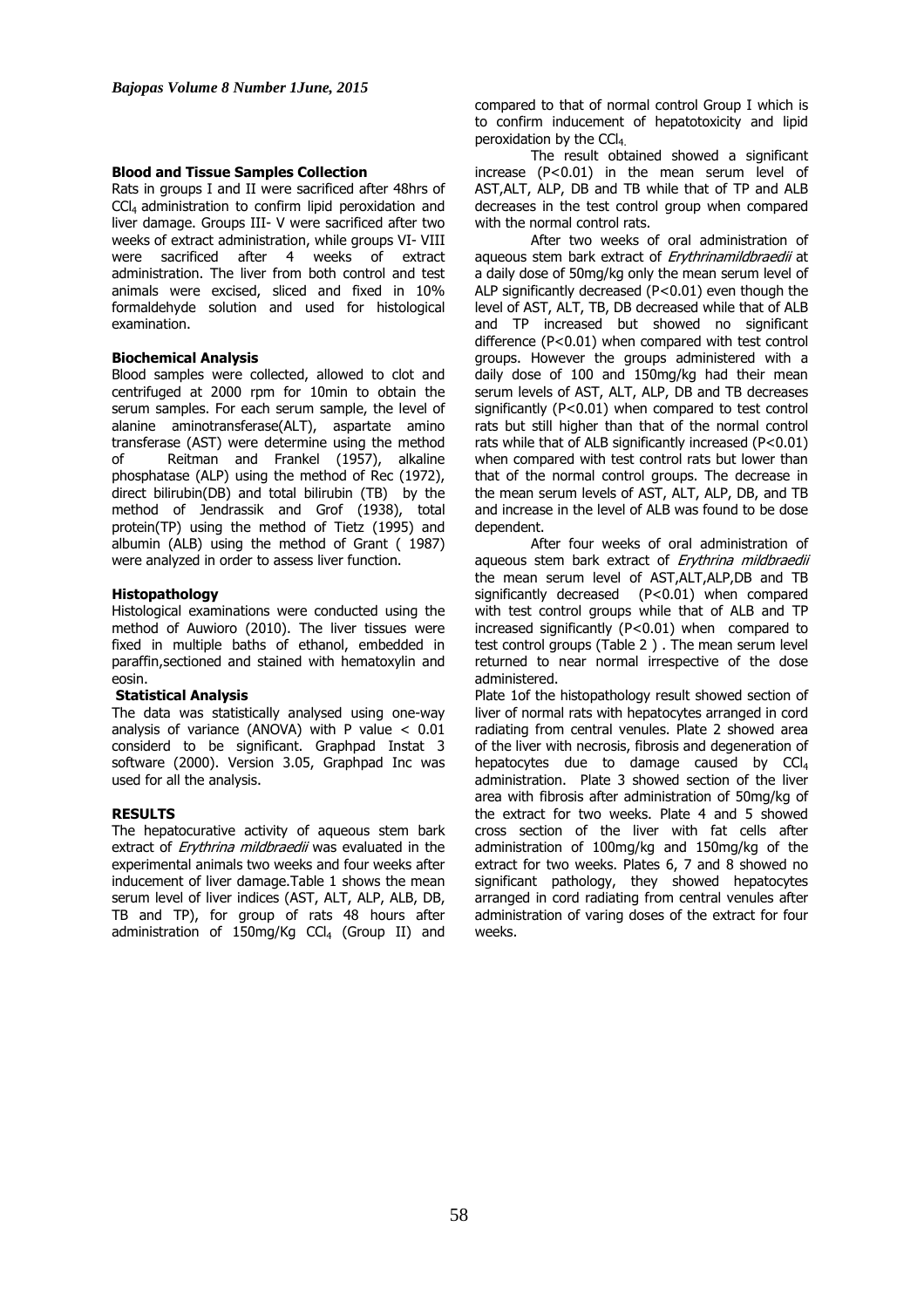| Groups/Dose(mg/kg)             | AST(U/L)                      | ALT(U/L)                      | ALP(U/L)                        | TP(g/L)           | ALB(q/L)                      | DB(Umol/L)                    | TB(Umol/L)        |
|--------------------------------|-------------------------------|-------------------------------|---------------------------------|-------------------|-------------------------------|-------------------------------|-------------------|
| I (Normal rats)                | $23.33 \pm 1.53$              | $12.00 \pm 1.00$              | $110.33 \pm 1.53$               | $67.33 \pm 2.08$  | $43.33 \pm 5.51$              | 7.70±1.15                     | 18.33±0.75        |
| II CCl <sub>4</sub> (150mg/kg) | $60.00 \pm 2.65*$             | $44.00\pm 6.25*$              | 273.67±4.93*                    | $37.33 \pm 3.51*$ | $25.33 \pm 5.51*$             | 20.40±0.78*                   | $37.10\pm2.44*$   |
| III ASBEEM(50mg/kg)            | 44.67±4.04                    | 29.00±6.00                    | $745.00 \pm 3.61$ <sup>c</sup>  | $43.67\pm 6.66$   | $33.67 \pm 2.31$              | $12.87 \pm 0.85$              | 27.87±1.57        |
| IV ASBEEM(100mg/kg)            | $41.00 \pm 1.00$ <sup>a</sup> | $74.67 \pm 1.53$ <sup>b</sup> | $191.67 \pm 12.74$ <sup>c</sup> | $51.33\pm2.08$    | $38.00 \pm 1.73$ <sup>e</sup> | $10.87 \pm 1.16$ <sup>t</sup> | $25.50 \pm 0.899$ |
| V ASBEEM(150mg/kg)             | $32.00 \pm 2.00$ <sup>a</sup> | $19.00 \pm 1.00$ $\degree$    | 177.00±1.00 <sup>c</sup>        | $52.00\pm4.36$    | $37.33 \pm 2.08^e$            | $11.60 \pm 0.98$ <sup>r</sup> | $21.07 \pm 2.019$ |
|                                |                               |                               |                                 |                   |                               |                               |                   |

**Table 1: Effects of oral administration of aqueous stem bark extract Erythrina mildbraedii(ASBEEM) on serum biochemical indices of CCl4-induced hepatotoxicity in rats after two weeks.** 

Results are expressed as mean±SD for three determinations, n=3

Values with asterisk are significantly different at P<0.01 when compared with normal rats.

Values in the same column bearing similar superscript are significantly different at P<0.01 when compared with the test control groups

| Table 2: Effects of oral administration ASBEEM on serum biochemical indices of CCI <sub>4</sub> -induced hepatotoxicity in rats after four weeks. |  |
|---------------------------------------------------------------------------------------------------------------------------------------------------|--|
|---------------------------------------------------------------------------------------------------------------------------------------------------|--|

| Groups/Dose(mg/kg)             | AST(U/L)                      | ALT(U/L)         | ALP(U/L)           | TP(q/L)                       | ALB(q/L)          | DB(Umol/L)                   | TB(Umol/L)                    |
|--------------------------------|-------------------------------|------------------|--------------------|-------------------------------|-------------------|------------------------------|-------------------------------|
| I (Normal rats).               | $23.33 \pm 1.53$              | $12.00 \pm 1.00$ | $110.33 \pm 1.53$  | $67.33 \pm 2.08$              | $43.33 \pm 5.51$  | $7.70 \pm 1.15$              | $18.33 \pm 0.75$              |
| II CCl <sub>4</sub> (150mg/kg) | $60.00 \pm 2.65*$             | $44.00\pm 6.25*$ | 273.67±4.93*       | $37.33 \pm 3.51*$             | $25.33 \pm 5.51*$ | $20.40\pm0.78*$              | $37.10\pm2.44*$               |
| III ASBEEM(50mg/kg)            | $23.67 \pm 4.04$ <sup>n</sup> | $14.00 \pm 2.00$ | $123.00 \pm 11.79$ | $60.33 \pm 2.52$ <sup>K</sup> | $40.00 \pm 1.00$  | 9.77 $\pm$ 0.57 $^{\rm m}$   | $21.47 \pm 2.08$ <sup>n</sup> |
| IV ASBEEM(100mg/kg)            | $25.67 \pm 3.01$ <sup>n</sup> | $13.80 \pm 0.72$ | $117.00\pm4.36$    | $59.33 \pm 2.30^{\circ}$      | $40.67 \pm 2.52$  | $9.90 \pm 1.35$ <sup>m</sup> | $22.60 \pm 1.90$ <sup>n</sup> |
| V ASBEEM $(150mg/kg)$          | $26.00 \pm 1.00$ <sup>h</sup> | $12.27 \pm 0.58$ | $113.67 \pm 7.76$  | $66.33 \pm 3.79$ <sup>K</sup> | $41.00 \pm 8.00$  | 9.53 ± 2.55 $^{\rm m}$       | $22.17 \pm 2.82$ <sup>n</sup> |

Results are expressed as mean±SD for three determinations, n=3

Values with asterisk are significantly different at P<0.01 when compared with normal rats.

Values in the same column bearing similar superscript are significantly different at P<0.01 when compared with test control group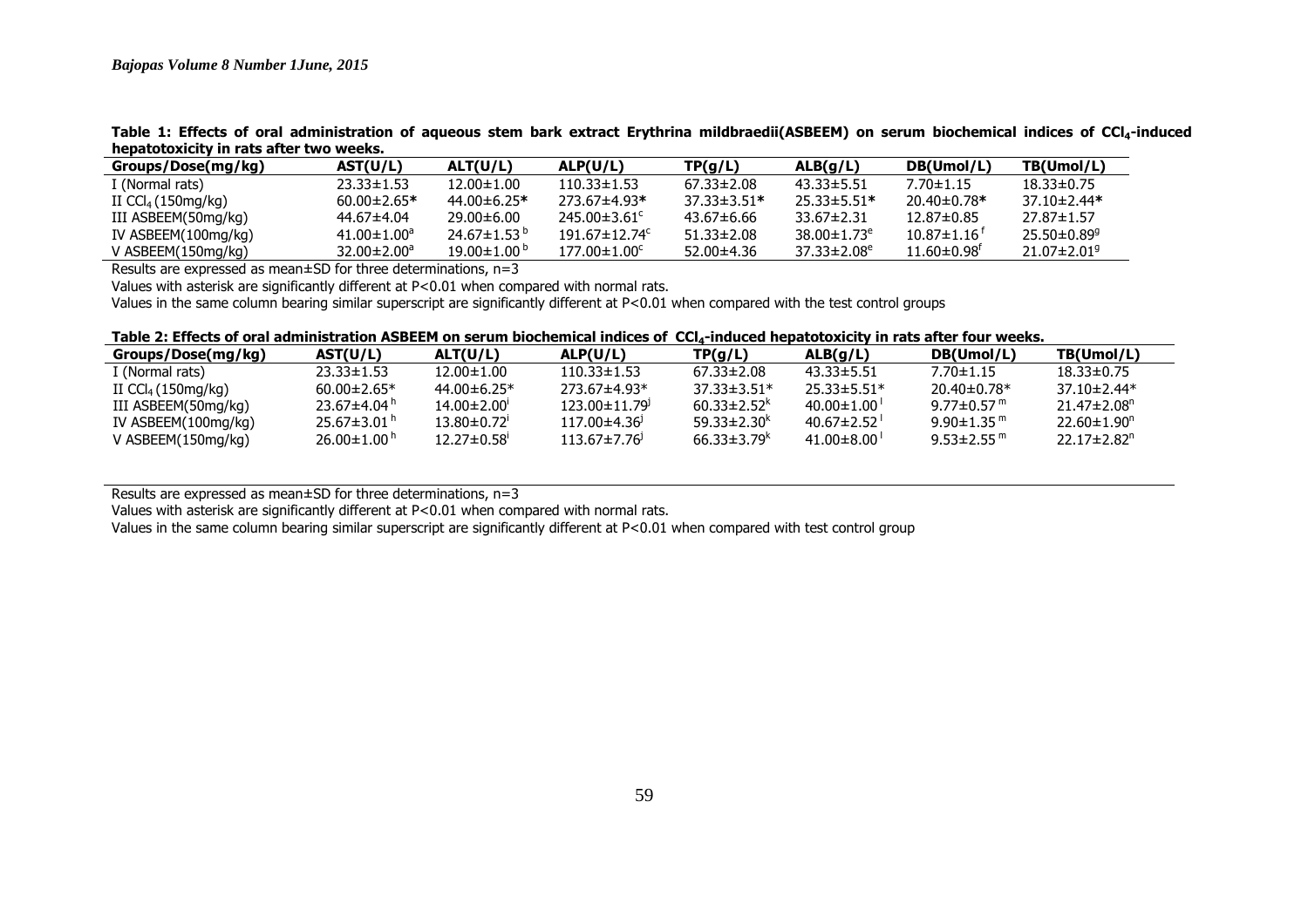# *Bajopas Volume 8 Number 1June, 2015*

Plate 1 shows photomicrograph of cross section of liver of normal rats. Plate 2 showed the section of the liver administered with 150mg/kg body weight of CCl4. Plates 3, 4 and 5 showed cross section of the

liver administered with varying doses of ASBEEM for two weeks. Plates 6, 7 and 8 showed cross section of the liver treated with varying doses of ASBEEM for four weeks.



**Plate1: Section of the liver of normal rats shows hepatocytes arranged in cord radiating from central venules. H & E STAIN X 10** 



**Plate 2: Section of the liver shows area of necrosis, fibrosis and degeneration of hepatocytes after CCl<sup>4</sup> 150mg/kg administered to induce liver damage. H & E STAIN X 10** 



**Plate 3: Section of the liver shows area of fibrosis after ASBEEM 50mg/kg administered for two weeks. H & E STAIN X 10** 



**Plate 4: Section of the liver area of fat cells after ASBEEM 100mg/kg administered for two weeks. H & E STAIN X 10 X 10** 60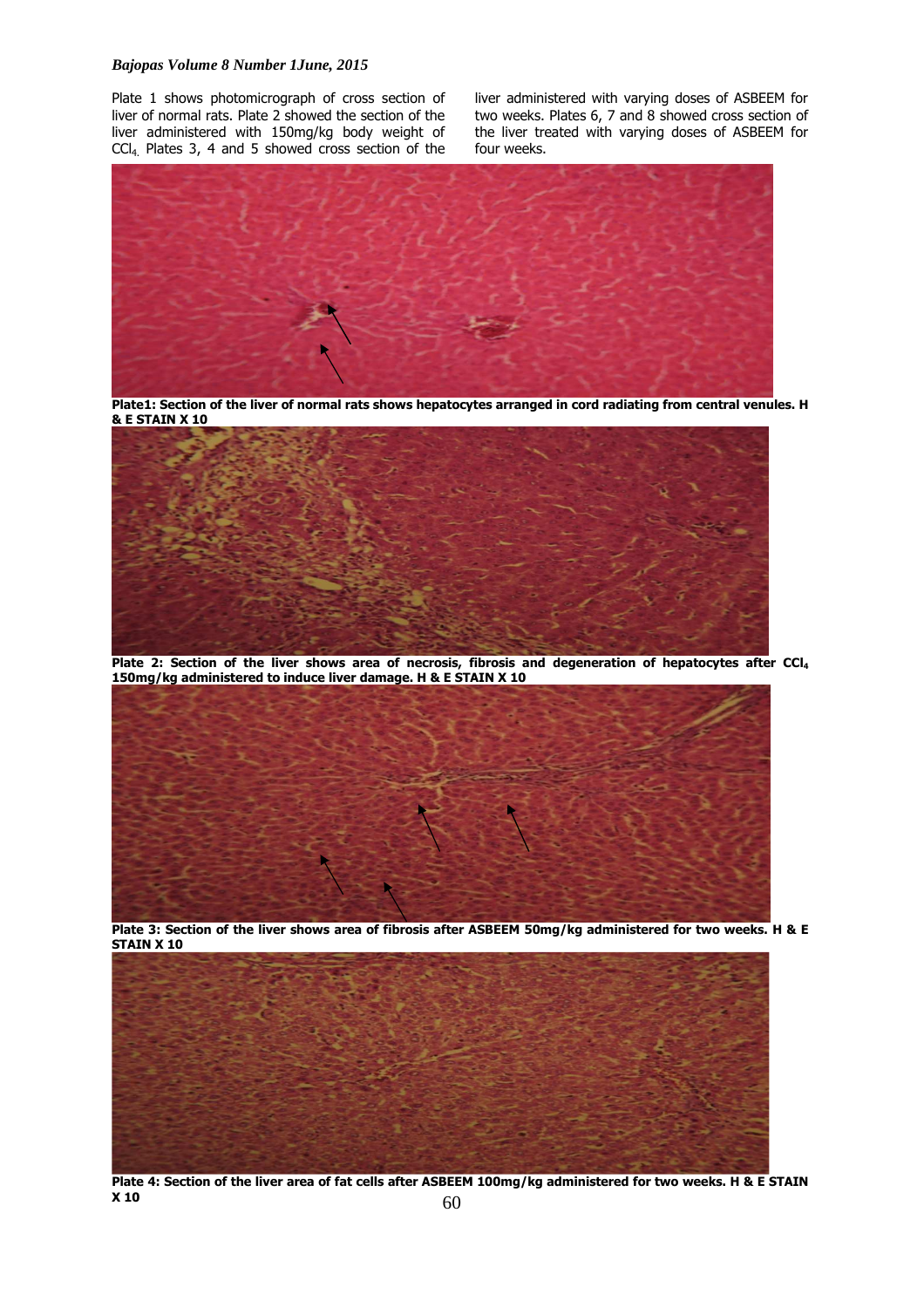

**Plate 5: Section of the liver area of fat cells after ASBEEM 150mg/kg administered for two weeks. H & E STAIN X 10** 



Plate 6: Section of the liver shows no significant pathology, they showed hepatocytes arranged in cord **radiating from central venules after ASBEEM 50mg/kg administered for four weeks. H & E STAIN X 10** 



**Plate 7: Section of the liver shows no significant pathology, they showed hepatocytes arranged in cord radiating from central venules after ASBEEM 100mg/kg administered for four weeks. H & E STAIN X 10** 



**Plate 8: Section of the liver shows no significant pathology, they showed hepatocytes arranged in cord radiating from central venules after ASBEEM 150mg/kg administered for four weeks. H & E STAIN X 10**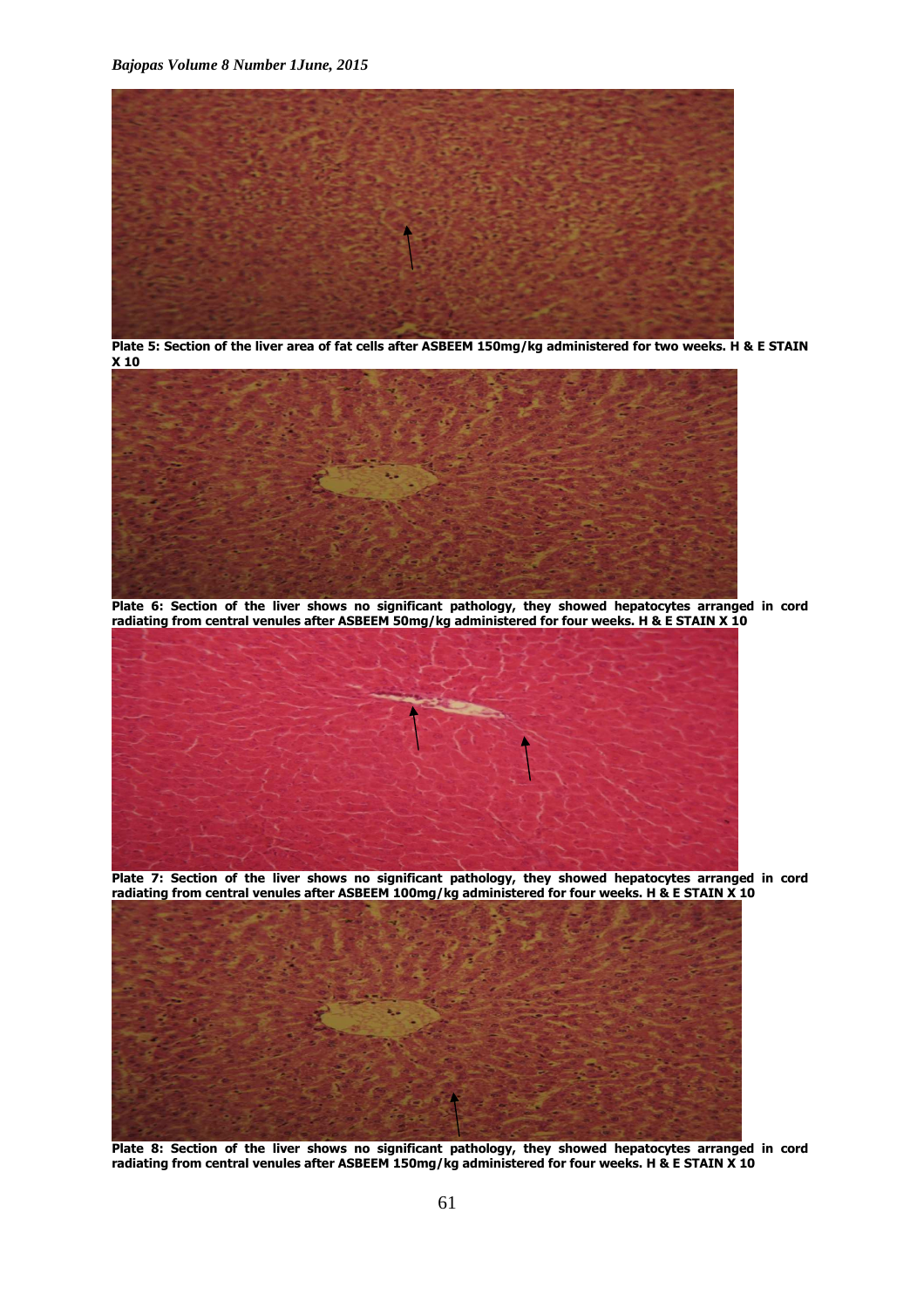## **DISCUSSION**

Liver injury induced by  $CCL$  is the best-characterized system of xenobiotic –induced hepatotoxicity and is a commomly used model for the screening of medicinal and toxicological activities of drugs (Brautbar and Williams, 2002; Brent and Rumack, 1993). Information in Table 1showed that CCl<sup>4</sup> administration caused significant elevation of ALT, AST, ALP, direct bilirubin and total bilirubin by inducing hepatic damage in test control group when compared to normal group.

Hepatic injury caused by  $CCl<sub>4</sub>$  is due to the generation of its reactive trichloromethyl radical  $(CCl<sub>3</sub><sup>*</sup>)$  by the action of microsomal Cytochrome  $P_{450}$  enzyme (CYP2E11). This highly reactive free radical readily reacts with molecular oxygen to form the trichloro methyl peroxy radical (CCl<sub>3</sub>O<sub>2</sub>). Both trichloro and peroxy radicals can bind to cellular proteins and lipids, initiating lipid peroxidation and liver damage Direct and total bilirubin levels were elevated in CCL4 treated rats, caused either due to an increased production, decreased secretion from the liver or blockage of the bile ducts (Bun et al., 2006). Bilirubin is derived from the regular degradation of haemoglobin from the red blood cells and excreted from the liver in the bile. It is a chemical normally present in the blood in small amounts and used by the liver to produce bile. When the liver cells are damaged, they may not be able to excrete bilirubin in the normal way, causing a build-up of bilirubin in the blood and extracellular fluid (Saukonen et al., 2006).

Liver is an important site for the synthesis of many serum proteins and the levels of serum proteins are decreased in hepatic diseases. The oxidative damage of some amino acids is considered as the major cause of metabolic dysfunction in hepatic damage (Bandyopadhyay etal., 1999). Serum albumin is the main plasma protein produced in the liver, a clinically useful indicator of hepatic synthetic function (Sturgill and Lambert 1997)

 Liver injury is associated with a decline in the concentration of serum albumin, and hypoalbuminemia has been considered to be consequence of a decreased rate of hepatic synthesis of the essential protein in both humans and animals (Ruot etal., 2002). Accordingly, the serum albumin and total protein levels were determined in the present study. The CCl<sub>4</sub>-treated rats exhibited significantly lower serum total protein and albumin levels compared with the normal control rats. However, administration of ASBEEM increased these serum levels to a normal control range. This suggests that ASBEEMpossesses ability to promote protein synthesis that plays a significant contributory role in hepatoprotective activity, which in turn has been shown to enhance proliferative process and the production of hepatocytes (Awang, 1993).

# **REFERENCES**

- Alhassan**,** A. J., Sule, M. S., Hassan, J. A., Baba, B. A. and Aliyu, M. D. (2009). Ideal Hepatotoxicity Model Using CCl4. Bay. J. App.Sci**.** 2(**2**): 185- 187.
- Auwioro, O.G. (2010). Histochemistry and Tissue Pathology: Principles and Techniques. 2<sup>nd</sup>

(Recknagal et al., 1989). When cell membrane of hepatocytes is damaged, a variety of enzymes such as ALT, AST and ALP are released into the blood from the cytosol (Mitra et al., 1998). A rise in serum transaminases is a sensitive indicator of damage to hepatocytes even if there is no evident hepatic impairment. The increase in ALT, AST and ALP activities observed in the test control group is an indication of the extensive liver damage induced by CCl4. Administration of ASBEEM causes a significant and dose dependent decrease in the level of AST, ALT and ALP when compared to test control group after two weeks, however administration of ASBEEM after four weeks completely abolished the alterations induced by  $CCI<sub>4</sub>$  in activities of serum alkaline phosphatase, alanine aminotransferase and asparate aminotransferase (Table 2). These suggests that aqueous stem bark extract of Erythyrina mildbraedii might possesses hepatoprotective effect.

The histopathology studies of liver showed fatty degeneration and loss of normal structure of hepatocytes in CCl<sub>4</sub> administered rats, in comparison with the normal control. The extract treated groups showed regeneration of hepatocytes and reduction of fatty changes in hepatocytes. It has been reported by previous findings that  $CCl<sub>4</sub>$  causes necrosis (Sun et  $al., 2001),$  fibrosis (Natsume *et al.*, 1999), mononuclear cell infiltration (Natsume et al., 1999), steatosis and degeneration of hepatocytes, increase in mitotic activity (Teocharis et al., 2001) and cirrhosis (Zalatnai et al.,1991) in liver. It has also been reported that  $CCI<sub>4</sub>$  causes apoptosis in the liver (Shi et al., 1998; Sun et al., 2001). Therefore, histopathological findings in the liver due to CCl<sub>4</sub> administration are in agreement with previous studies that CCl<sub>4</sub> may cause fatty liver due to disturbance in normal lipid homeostasis by an increase in the esterification of free fatty acids to form triglycerides, phospholipids and other fatty acid esters with increase in cholesterol synthesis (Boll et al., 2001)...

Phytochemical screening of ASBEEM has revealed the presence of alkaloids, flavonoids, steroids, alveosides, saponins and tannins. steroids, glycosides, saponins and tannins. Phytoconstituents like the flavonoids (Baek et al., 1996), saponins (Tran  $et$  al., 2001) and alkaloids (Vijayan et al., 2003) are known to possess hepatoprotective activity. The presence of flavanoids in our extract may be responsible for its antioxidant effect and thus hepatoprotective activity.

#### **CONCLUSION**

The results of this study showed the hepatocurative effect of aqueous stem bark extract of Erythrina  $mildbraedii$  on CCl<sub>4</sub> induced liver damage. The hepatocurative effect was found to be dose dependent and increases with duration of treatment with the extract.

> Edition. University Press Delta State University, Abraka Nigeria.Pp. 561-568.

- Awang, D. (1993). Milk Thistle .Can Pharmacol J.**23**, 749-754.
- Bandyopadhyay, U., Dipak, D. and Banerji, R. K. (1999). Reactive Oxygen Species. Oxidative Damage and Pathogenesis. Curr. Sci. 5. 658.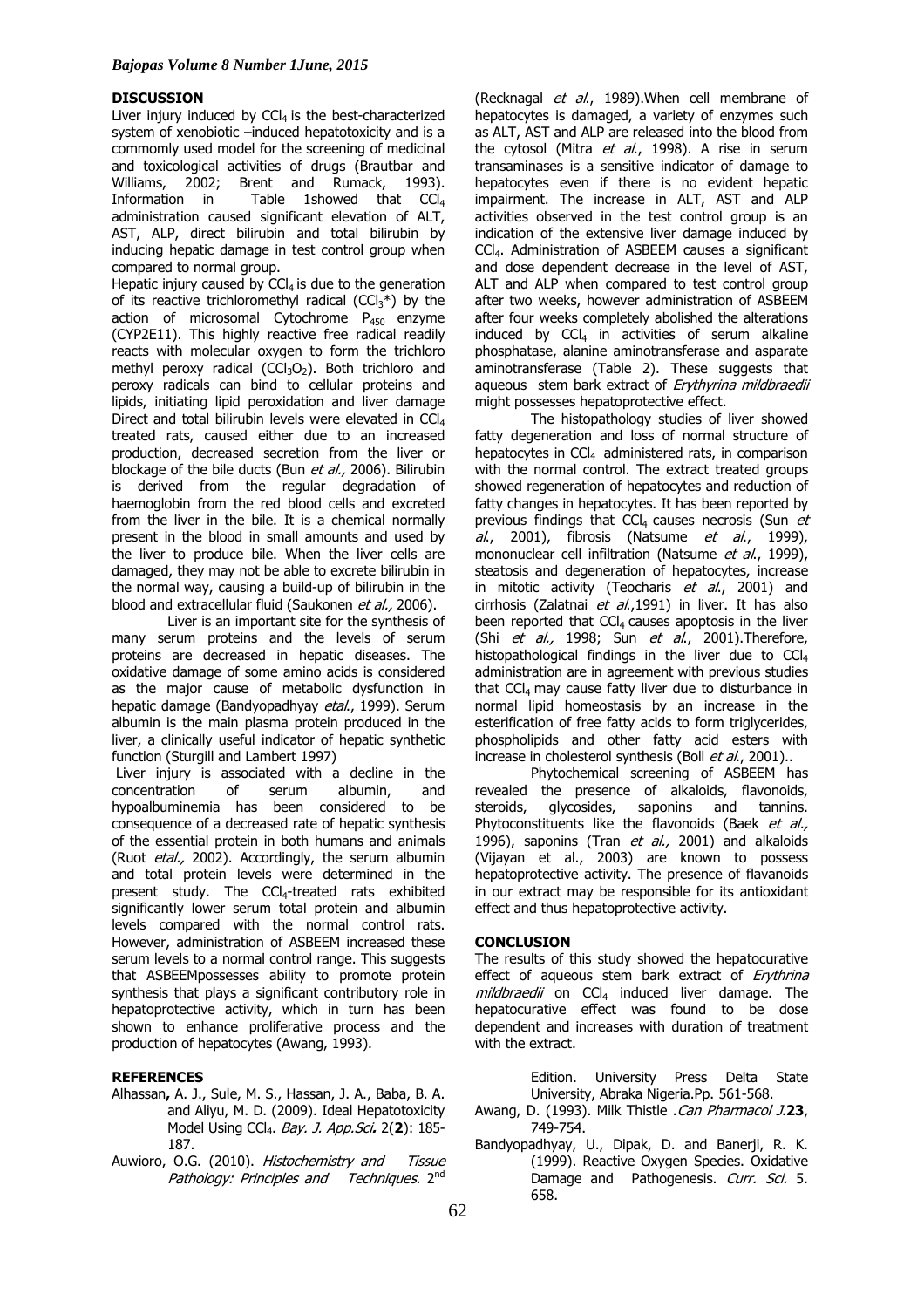- Boll, M., Weber, L.W.D., Becker, E., and Stampfi, A. (2001). Mechanism of Carbon Tetrachloride Induced Hepatotoxicity. Hepatocellular Damage by Reactive CCl<sub>4</sub> Metabolites.  $Z$ . Naturforsch. 56(**C**):649-659.P
- Brautbar, N. and Williams, J. (2002).2<sup>nd</sup> Industrial Solvent and Liver Toxicity: Risk Assessement, Risk Factors and Mechanisms.*Intl.J. Hyg. Environ.Health* .**205**:479-491.
- Brent, J.A. and Rumack,B.H.(1993).Role of Free Radicals in Toxic Hepatic Injury ii. Free Radical Biochemistry .J. Toxicol. Clin. Toxicol, **31:**173-196.
- Bun, S.S., Bun, H., Guedon, D., Rosier C., and Ollivier E. (2006).Effect of Green Tea Extract on Liver Functions in Wister Rats. Food Chem. Toxicol.**44**:1108-1113.
- Coulidiati, T.H., Millogo-Kone, H., Lamien-Meda, A., Yougbare-Ziebrou, M., Millogo-Rasolodimby J. and Nacoulma, O.G. (2011). Antioxidant and Bacterial Activities of Two Combretum Species from Burkina Faso. Res. J. Med. Plant.**5**:42-53.
- Fromentry, B. and Pessayre, D. (1995): Inhibitional Mitochondrial Β-Oxidation as a Mechanism of Hepatotoxicity. Pharmacol. Ther**.67**: 101- 154.
- Grant, G. H. (1987). Amino Acids and Proteins; In Fundamentals of Clinical Chemistry, Tietz N. W. Editor, 3<sup>rd</sup> Edition, Wb Saunders Company Philadelphia USA, 328-329.
- Haouzi, D., Lekehal, M., Moreau, A., Moulis, C., Feldman, G., Robin, M.A., Letteron, P.,<br>Faug, D., and Pessayre, D. (2000): Pessayre, D. (2000): Cytochrome P450- Generated Reactive Metabolites **Caused** MitochondrialPermeability Transition, Caspase Activation and Apoptosis in RatHepatocytes. Hepatology, **32**: 303-311.
- Hill, A.R. (1993). Medicinal Plants and Traditional Medicine in Africa.J. Integr. Med. **39**:42-45
- Hodgson, E., (2010).A Text Book of Modern Toxicology.4<sup>th</sup> Edition. John Wiley and Sons, Inc., New Jersey.Pp.263-272,275-302.
- Jang, J., Na, M., Thuong, P.T., Njamen, D. and Mbofor J.T. (2008).Prenylated Flavonoid with PTP1b Inhibitory Activity from Root Bark of Erythrina Mildbraedii. Chem. Pharm. Bull.**56**:85-88.
- Jendrassik, L. and Grof. P. (1938). Colorimetric Method for Determination of Serum Bilurubin Biochem. Z. 297: 81.
- Karthiswaran, S., Mirunalini, Dhamodharan, G., Krishnaveni, M., and Arulmozhi, V. (2010).Phytochemical Investigation of Methanolic Extract of the Leaves of Pergularia Daemia. J. Biol. Sci.**10**:242-246.
- Kato, H. and Nakazawa, Y. (1987):The Effect Of CCl<sup>4</sup> on the Enzymatic Hydrolysis of Cellular Triacylglycerol in Adult Rat Hepatocytes in Primary Monolayer Culture. Biochem. Pharmacol. **36**: 1807-1814.
- Kone, W. M., Atindehou, K. K., Terreaux, C., Hostettmann, K., Traore, D., and Dosso, M. (2004).Traditional Medicine in North Cote-

D'ivoire: Screening of 50 Medicinal Plantsfor Antibacterial

- Activity.J.Ethnopharmocol.**93**:43-49. Kone, M. W. and Kamanzi Atindehou, K. (2009). West African Plants and Related Phytocompounds with Anti-Multidrug-Resistance Activity in: New Strategies Combating Bacterial Infection.Wiley-Blackwell, Weinheim,Germany. Pp. 136-164.
- Kumar, V., Abbas, A. K. and Faustso, N. (2006).Robbins and Cotran Pathological Basis of Diseases.7<sup>th</sup> Edition Saunders Elselvier, New Delhi Pp.413.
- Mitra, S. K., Venkataraganna, M. V., Sundaran, R., and Gopumadhavan S. (1998). Protective Effect of HDs-03, a Herbal Formulation against Various Hepatotoxic Agents in Rats. J. Ethnopharmacol. 63:181-186.
- Na, M., Jang, J., Njamen, D., Mbafor, J.T., Fomum, Z. T., Kim, B.Y., Oh, W. K., and Ahn, J. S. (2006).Protein Tyrosine Phosphate-1b Inhibitory Activity of Isophenylated<br>Falconoid Isolated from *Erythrina* Falconoid Isolated Mildbraedii. J. Nat. Prod. 69: 1572-1576.
- Natsume, M., Tsuji, H., Harada, A., Akiyama, M., Yano, T., and Ishikura, H. (1999). Attenuated Liver Fibrosis and Depressed Serum Albumin Levels in Carbon Tetrachloride-Treated IL-6-Deficient Mice. J Leukoc Biol.**66**:601-8.
- Nguyen, P. H., Na, M., Dao, T. T., Ndinteh, D. T., and Mbafor J. T. (2010).New Stilbeniod With Inhibitory Activity On Viral Neuraminidases From Erythrina Addisonaea. .Bioorg. Med. Chem. Lett.**20**:6430-6344.
- Njamen, D., Talla, E., Mbafor, J. T., Fomum, Z. T., Kamanyi, A., Mbanya, J. C., Cerda-Nicolas, M., Giner, R. M., Recio, M. C., and Rios**,** J. L. (2003). Anti-Inflammatory Activity of Erycristagallin A Pterocarpene Eur. J. Pharmacol. **468**: 67-74.
- Paradisi, L., Losa, G. A. and Dianzani, M. U. (1985):Enzymatic Biophysical and Ultrastructural Changes of Plasma Membranes in Chemically Induced Rat Hepatocytes. Cell Biochem. Func. **4**: 259-26.
- Poli, G., Chiarpotto, E., Albano, E., Cottalasso, D., Nanni, G., Marinari, U. M., Bassi, A. M. and<br>Dianzani, M.U. (1985): Carbon Dianzani, Tetrachloride- Induced Inhibition of Hepatocyte LipoproteinSecretion: Functional Impairment of Golgi Apparatus in the Early Phases of Such Injury. Life Sci., 36: 533-539.
- Rec, G. S. (1972).Colorimetric Method For Serum Alkaline Phosphatase Determination. J. Clin. Biochem. 10(**2**):182.
- Recknagal, R. O., Glenda, E. A., Dolak, Jr J. A., and Walter, R. L. (1989). Mechanism of Carbon Tetrachloride Toxicity. Pharmacol. Ther., **43**.139-154
- Reitman, S. and Frankel, S. (1957). A Colorimetric Method for the Determination of Serum Glutamic Oxaloacetate and Glutamic Pyruvic Transaminase. Amer.J. Clin. Patho. 28:56.